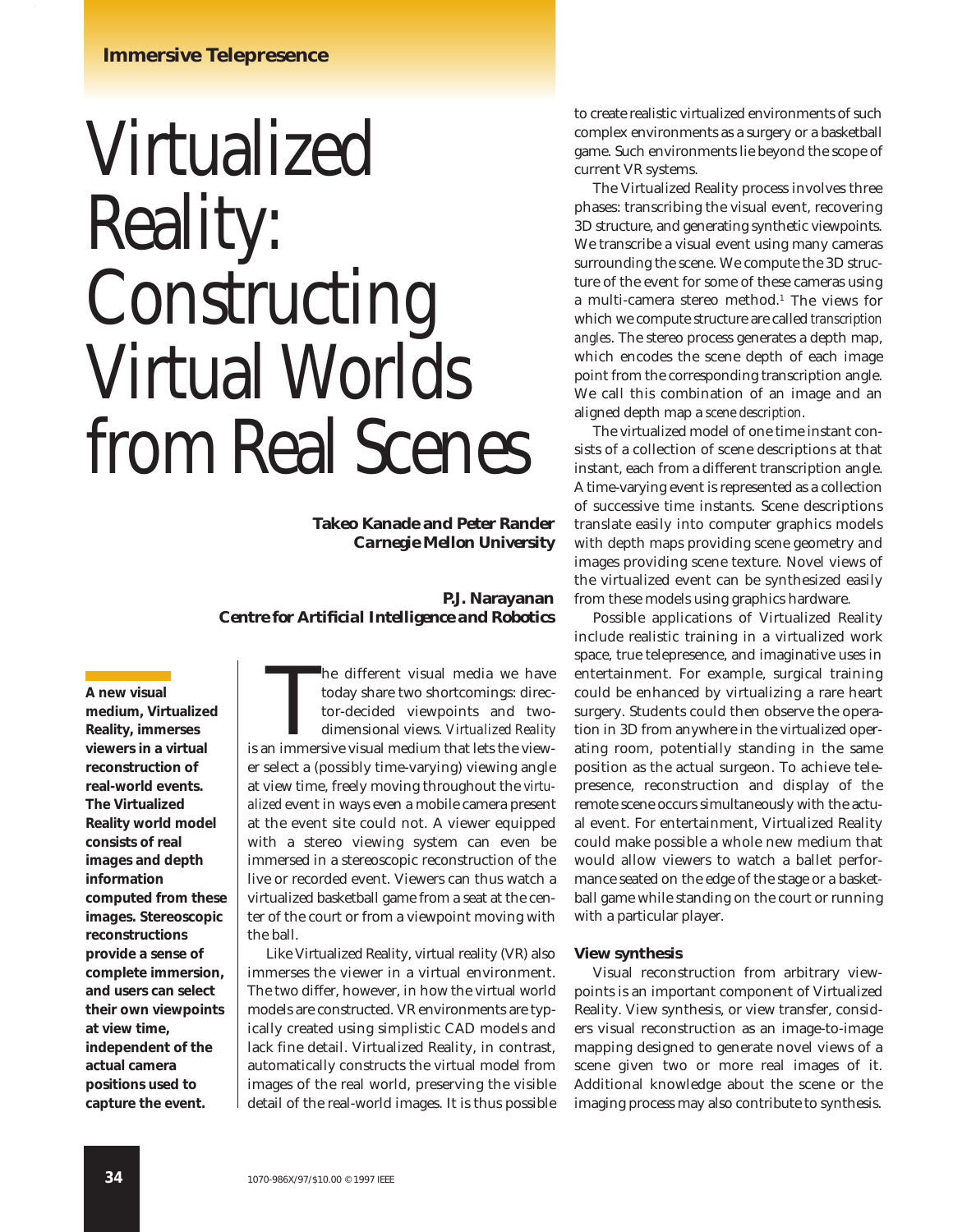One class of view synthesis techniques requires image flow or pixel correspondence, that is, knowledge about where points in one image move to in another image. Using this information, Tseng and Anastassiou<sup>2</sup> described a codec similar to MPEG-2 that can efficiently transmit a set of discrete viewpoints but cannot construct novel views. View interpolation is an image-based rendering technique that interpolates the image flow vectors between two images at each pixel to generate intermediate views for any viewpoint on the line connecting the original two viewpoints. Both Chen and Williams<sup>3</sup> and Werner et al.<sup>4</sup> used linear interpolation as an approximation of perspective viewing because of the simplicity and speed of implementation. Seitz and Dyer<sup>5</sup> demonstrated that this yields physically valid images only if the source images are rectified. Current view interpolation algorithms, however, restrict the synthetic view to a linear space defined by the reference viewpoints and cannot synthesize views from arbitrary viewpoints.

Laveau and Faugeras<sup>6</sup> developed a method that allows arbitrary viewpoints if the viewpoint is specified in terms of epipolar geometry with respect to the original viewpoints. McMillan and Bishop<sup>7</sup> and Kang and Szeliski<sup>8</sup> constructed cylindrical panoramic images from planar images before synthesizing new views from the implicit 3D structure. With no existing real-time cylindrical imaging systems, this approach cannot currently be extended to time-varying imagery. Multiple Perspective Interactive (MPI) Video<sup>9</sup> attempts to give viewers control of what they see using a different approach. This method computes 3D environments for view generation by combining a priori environment models with dynamic motion models recovered by intersecting the viewing frustums of the pixels that indicate motion.

A second class of view synthesis techniques eliminates the need for pixel correspondences by densely sampling the viewing space, possibly interpolating missing views. Katayama et al.10 demonstrated that it is possible to generate images for arbitrary viewing positions from a dense set of images on a plane. Satoh et al.<sup>11</sup> used this property to develop a prototype 3D image display system with motion parallax. Two similar methods have been proposed recently: lightfield rendering by Levoy and Hanrahan $12$  and the lumigraph by Gortler et al.<sup>13</sup> Both methods convert the given views into a four-dimensional field representing all light rays passing through a 3D surface. New





We introduced Virtualized Reality and presented a few preliminary results in earlier work.<sup>14</sup> This article presents first results from a virtualizing facility that provides all-around coverage, presently consisting of 51 cameras mounted on a geodesic dome 5 meters in diameter.

#### **3D Dome: The virtualizing studio**

A *virtualizing studio* is a facility for making virtualized models. Our studio, 3D Dome, transcribes events from many angles to capture all-around scene structure. The studio can provide accurate scene structure for each video field—1/60th of a second in NTSC—of a time-varying event. For structure recovery, the studio captures every frame of each video stream, maintaining synchronization among the images taken at the same time instant from different cameras. Synchronization is crucial to correctly virtualize time-varying events because stereo (the structure extraction process) assumes that the images from the different viewpoints correspond to a static scene. This section provides a brief overview of the actual system. A more detailed discussion of the setup and the synchronous, multi-camera image acquisition system can be found elsewhere.<sup>15</sup>

#### **The studio setup**

Figure 1a shows the conceptual virtualizing studio, and Figure 1b shows 3D Dome, the studio we built using a geodesic dome 5 meters in diameter. Fifty-one cameras are placed at nodes and the centers of the bars of the dome, providing views from angles surrounding the scene. Currently, we use monochrome cameras, each equipped with a 3.6-mm lens for a wide view (about a 90-degree

*Figure 1. The Virtualized Reality studio: (a) conceptual; (b) 3D Dome.*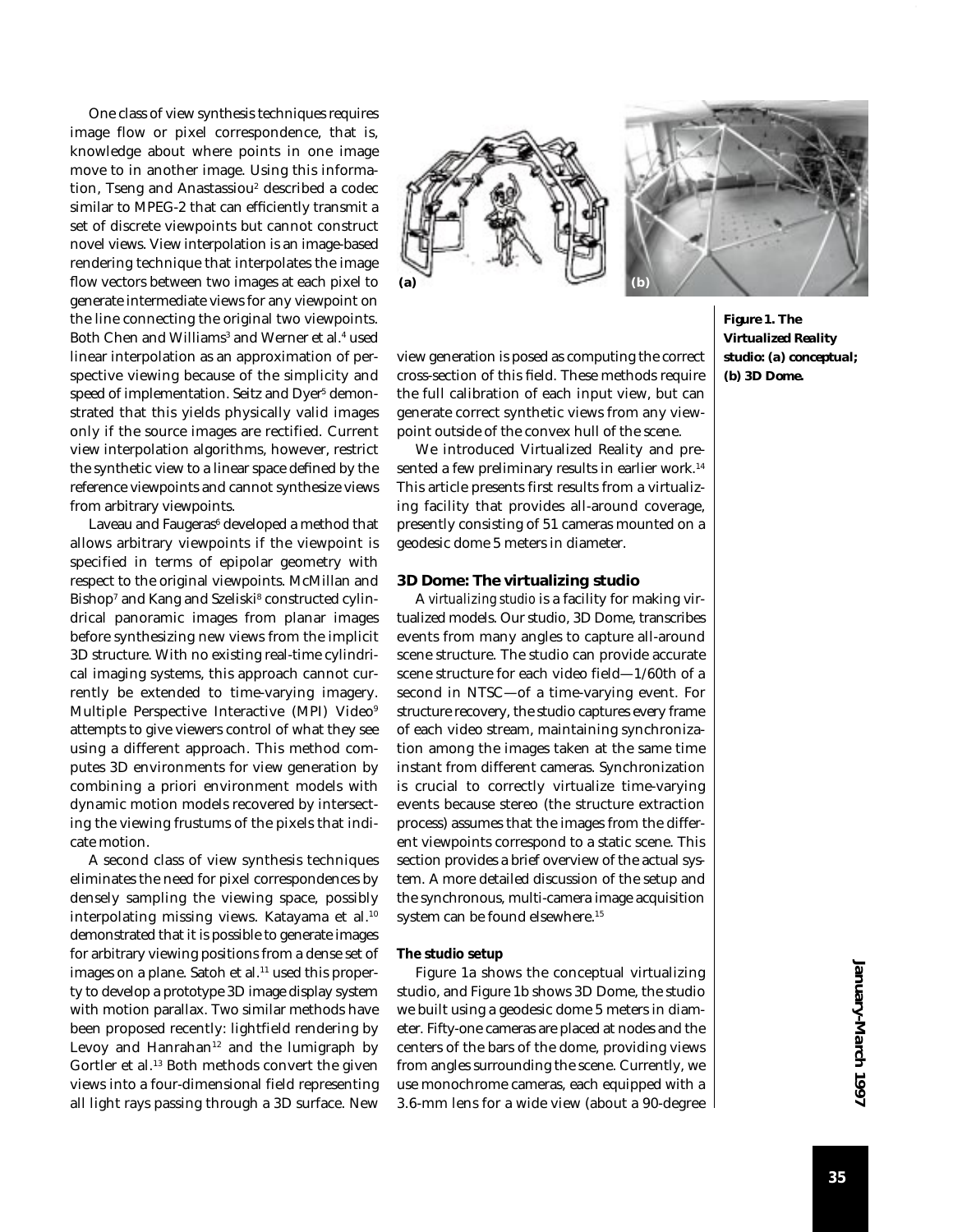



*Figure 2. Six captured images to be used to compute scene descriptions.*

horizontal field of view) of the dome. Color cameras can provide more realistic virtualization, but at higher costs.

**Synchronous multi-camera image acquisition**

Synchronous digital acquisition of many video streams is a difficult task because even a single monochrome camera providing 30 images per second, each image captured digitally to contain 512 by 512 8-bit pixels, represents a bandwidth of 7.5 Mbytes per second. The sustained bandwidth to store even a few video streams onto a secondary storage device exceeds the capabilities of typical image capture and digital storage systems, even with the best lossless compression technology available today. For example, our current system—a Sun Sparc 20 workstation with a standard 1-Gbyte hard drive and with a K<sup>2</sup>T V300 digitizer—can capture and store only about 750 Kbytes per second. Specialized hardware can improve the throughput, but at a cost level unsuitable for replication.

To overcome these limitations, we perform digital acquisition in two steps: real-time recording and off-line digitization. The recording system uses standard CCD cameras and consumer-grade VCRs. The cameras are electronically synchronized to a common sync signal. Every field of each camera's video output is time stamped with a common Vertical Interval Time Code (VITC) before being recorded onto video tape. The hardware for this part of the system runs in real time, allowing con-

tinuous capture of long motion sequences. The tapes are digitized individually off line.

A computer program interprets the VITC time code of each field in real time as the tape plays. Given a list of frames to capture, the digitizing program captures as many from the list as it can. When the tape goes past the last required frame, the computer rewinds it to the starting frame, replays the tape, and repeats the process. The realtime VITC interpretation helps to identify frames missed in previous passes, guaranteeing capture of unique frames on each repetition.

In our experience, four passes suffice to capture every frame, as the V300 can transfer every fourth frame of a video stream to the computer memory. The VITC time code in each field of the captured image also serves to synchronize fields and frames from different cameras. Figure 2 shows a still frame as seen by six cameras of the virtualizing studio digitized using the setup described above. A separate report<sup>15</sup> gives more details on the synchronous multi-camera recording and digitizing setup.

## **Computing scene descriptions**

Scene descriptions are analogous to the 2.5D sketch of the Marr paradigm, which encodes the geometric and photometric structure of all surfaces visible from a specific location. We use a stereo technique to compute the geometric structure, so this location coincides with the location of the reference camera used in stereo computa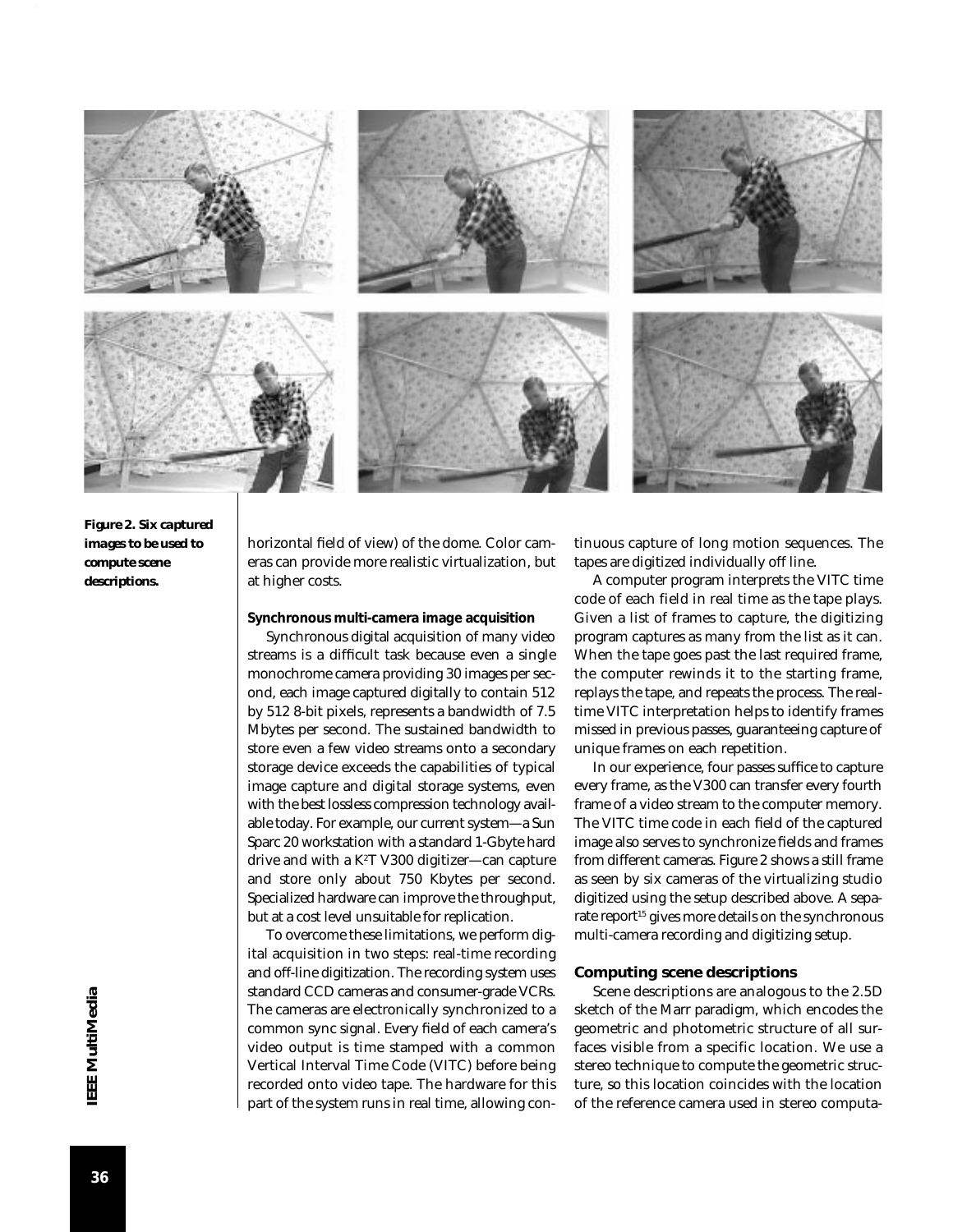tion. Since the images themselves have limited field of view, the geometric extent of the scene description is limited to the viewing frustum of the reference camera. The transcription angle, then, must include orientation as well as position. Clearly, the distribution of the transcription angles is important to the quality of the virtualized reconstruction of the event.

# **Distribution of transcription angles**

Our rendering strategy uses a scene description—more precisely, a textured triangle mesh model derived from this description—as the fundamental unit of structure. Each transcription angle specifies the location and orientation of one scene description. Using the model from one scene description, we can synthesize the appearance of the surfaces from arbitrary viewing positions. As the virtual camera moves away from the corresponding transcription angle, the quality of the reconstruction decreases because of occlusion and errors in the recovered structure. By minimizing the distance between any desired viewpoint and a real camera, we maximize the quality of the synthesized images.

This behavior implies that transcription angle density should be uniform and high to maximize the output quality. In fact, a high enough density eliminates the need for correspondences, allowing direct interpolation of the images using algorithms like the lumigraph<sup>13</sup> or light field rendering.<sup>12</sup> The problem with such techniques is that the density of camera views can easily become extremely high. For example, Levoy and Hanrahan use as many as 8,000 images to compute a light field for a single scene. For dynamic scenes, which require all the views to be captured simultaneously, the amount of hardware alone makes this strategy impractical. Either way, a trade-off must be made between the number of transcription angles and the quality of reproduction.

The number of cameras sets an upper limit on the number of transcription angles because each angle requires a real view of the scene. If all cameras are used to provide transcription angles, then the camera distribution should satisfy the same constraints as the transcription angle distribution. Another factor in determining the camera distribution is that stereo usually makes fewer mistakes as the cameras are moved closer together. Because we expected to use all cameras to obtain transcription angles, we selected the number of cameras (51) to meet these criteria. The initial experiments described in this article use all 51 of the transcription angles in the view synthesis process; we intend to investigate the economy of representation in the future.

## **Camera clusters**

We compute stereo with each of the 51 cameras as reference and with several other cameras providing the baselines required for multi-baseline stereo (MBS). Using many cameras improves the extent and accuracy of stereo as long as features in the reference camera can be successfully matched to the features in the other cameras. The matching gets increasingly difficult the more the viewing angle differs. Arbitrarily adding more cameras provides little improvement in stereo accuracy while increasing the computational cost. We therefore use only the immediate neighbors three to six depending on the specific camera in our setup—of the reference camera for stereo computations. These neighbors radiate out from the reference camera in all available directions. We modified the original formulation of MBS to handle verged cameras. We are thus free to place cameras in any orientation.

## **Camera calibration**

Stereo programs require fully calibrated cameras to extract structure in metric units. We calibrate for the intrinsic and extrinsic camera parameters using Tsai's<sup>16</sup> approach modified and implemented by Reg Willson. We do this in two steps because our arrangement of cameras does not adapt very well to a simultaneous calibration procedure involving all cameras and all calibration parameters. We first calibrate each camera's intrinsic parameters—those that affect the projection of points from the camera's 3D coordinates to the image plane—individually using a movable planar calibration object. The calibration process estimates five intrinsic parameters: focal length, image center (two parameters), aspect ratio, and one radial lens distortion parameter. We then place the cameras in their positions on the dome and calibrate the six extrinsic parameters—rotation and translation relative to a world coordinate frame—using a set of dots on the floor visible to all cameras. The world coordinate frame is rooted on the floor in our case.

#### **Multi-baseline stereo**

We adapted the MBS algorithm developed by Okutomi and Kanade<sup>1</sup> for a general camera configuration (that is, nonparallel cameras) by incorporating the Tsai camera model. Two factors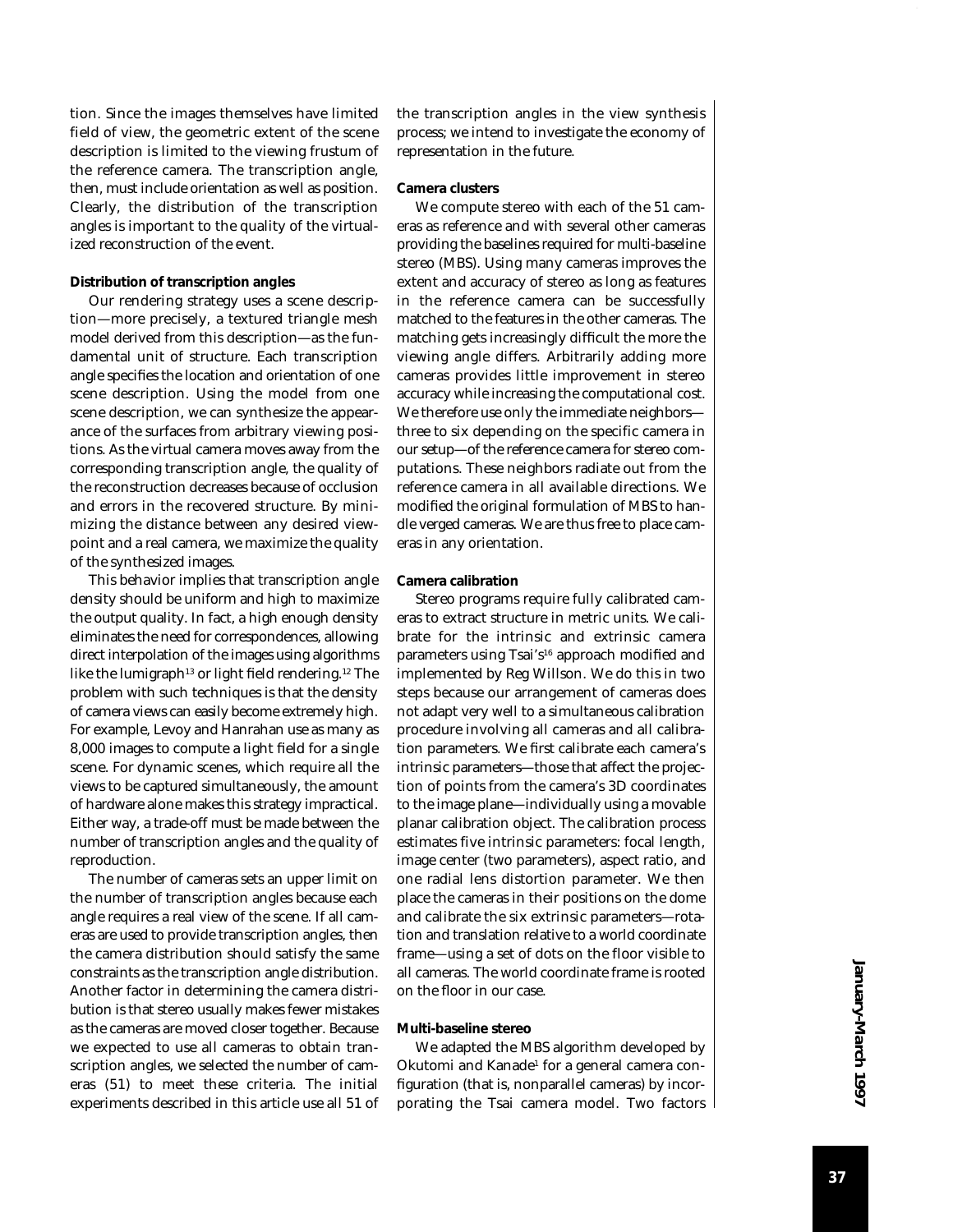**EEE MultiMedia 38IEEE MultiMedia**

tions of the scene point) by

MBS takes advantage of the large number of cameras we use to improve the depth estimates. To understand the MBS algorithm, we begin by

considering two-camera stereo, with two parallel cameras with the same focal length *F*. The perpendicular distance *z* to a scene point is related to the disparity *d* (the difference in the image loca-

primarily motivate the choice of MBS. First, MBS recovers dense depth maps, with a depth estimate for every pixel in the intensity image. Second,

$$
d = BF \frac{1}{z} \tag{1}
$$

where *B* is the baseline, or distance between the two camera centers. The precision of the estimated distance increases as the baseline between the cameras increases. Increasing the baseline, however, also increases the likelihood of matching points incorrectly. The correctness of correspondence depends also on the image; the aperture problem makes it difficult to localize features parallel to the camera baseline. MBS attempts to improve matching by computing correspondences between multiple pairs of images, each with a different baseline. Since disparities are meaningful only for a pair of images, we reformulate Equation 1 to relate correspondences from multiple image pairs as

$$
\frac{d}{BF} = \frac{1}{z} = \varsigma
$$
 (2)

The search for correspondences can now be performed with respect to the inverse depth ς, which has the same meaning for all image pairs with the same reference camera, independent of disparities and baselines. The resulting correspondence search combines the correct correspondence of narrow baselines with the precision of wider baselines. The effect of the image features' orientation with respect to the baselines can

be mitigated by using baselines oriented in multiple directions.

A popular method to compute correspondences between a pair of images compares a small window of pixels from one image to corresponding windows in the other image. The correct position of the window in the second image is constrained by the camera geometry to lie along the epipolar line of the position in the first image. The matching process for a pair of images

involves shifting the window along this line as a function of ς, computing the match error—using normalized correlation or sum of squared differences—over the window at each position. MBS combines the error estimates for each camera pair by computing their sum before finding the minimum error. The inverse depth  $\,\widehat{\varsigma}\,$  for the point is the ς at this minimum.

Window-based correspondence searches do not localize matches well in regions of low image texture and along depth discontinuities, so we have incorporated an interactive depth map editor into our process of structure extraction. This step can roughly be compared to movie editing but is not as critical to the virtualizing process. We are currently exploring improvements to the stereo algorithm to make this step unnecessary. Figure 3b shows the edited depth map computed by MBS, aligned with the reference image of Figure 3a, from the images shown in Figure 2. The farther points in the depth map appear more white.

#### **View generation**

We *virtualize* an event using a number of scene descriptions. The other part of Virtualized Reality deals with synthesizing the scene from a viewerspecified angle using one or more scene descriptions. We first translate the scene description into a textured triangle mesh. We then synthesize new views by rendering this mesh to create novel views of the scene. This process takes advantage of the capabilities of graphics workstations, which have specialized hardware to render and texture map polygon meshes. We use Silicon Graphics workstations such as the Onyx/RE2 that can render about 1 million texture mapped triangles per second, though any rendering platform would suffice.

We first describe how new views are synthesized from a single scene description and how the view generated from a single scene description will be lower in quality as the virtual viewpoint moves



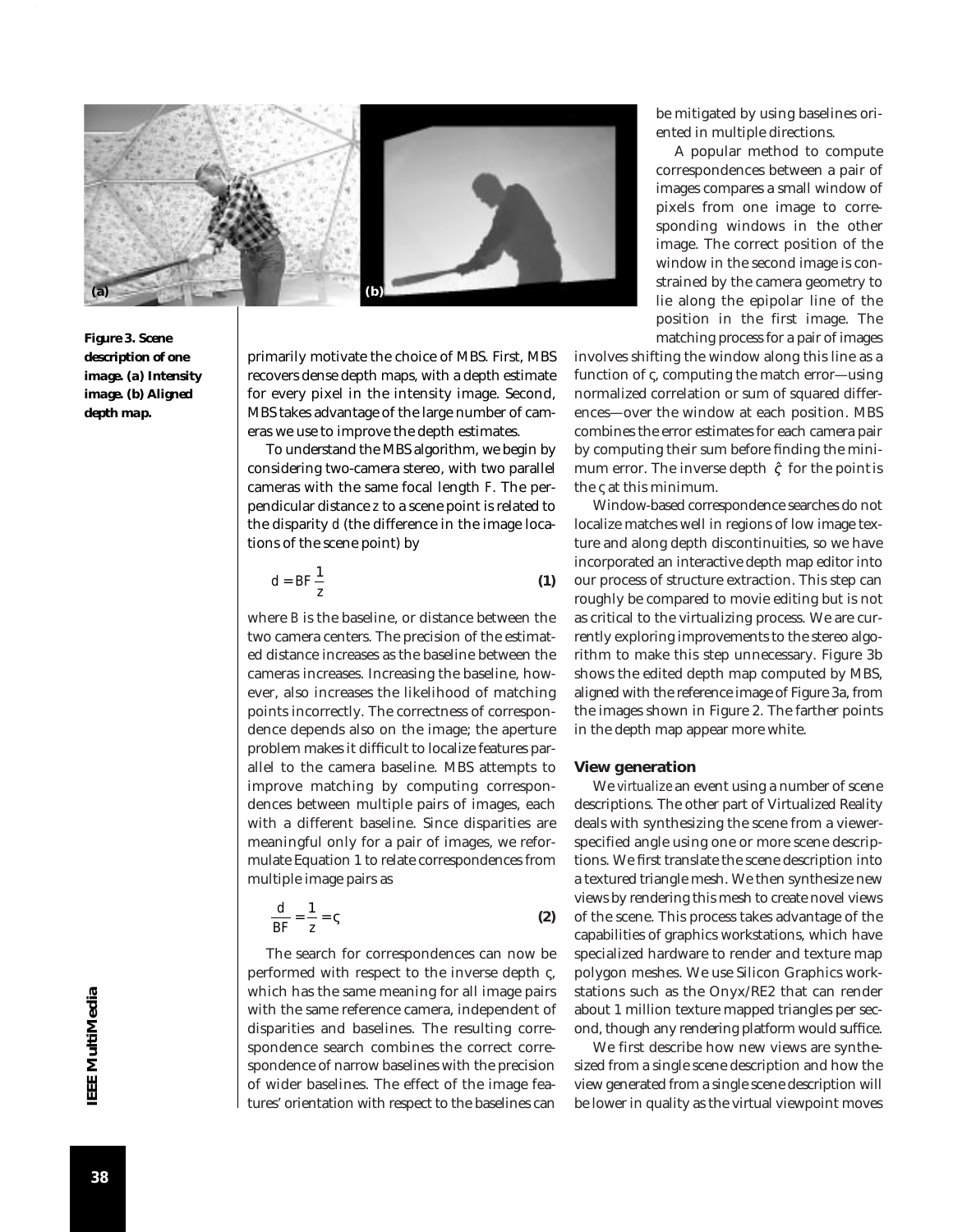

*Figure 4. Triangle mesh and texture coordinate definition.*

away from the transcription angle corresponding to that scene description. We then describe how other scene descriptions can be used to improve the quality of the synthesized image. Finally, we present a method of traversing the virtualized space in all directions using all the transcription angles.

**Synthesizing views from one scene description**

There are two aspects to view generation using one scene description: object definition and occlusion handling. Object definition is the process of converting a scene description into a textured triangle mesh model. A simple method of object definition is to construct one large surface that passes through all of the points in a depth map. Since real scenes frequently contain independent objects which may occlude each other, we introduce a method to handle these occlusions.

**Object definition.** There are two steps in defining the object from a scene description: converting depth into (*x*, *y*, *z*) coordinates and constructing a triangle mesh from these coordinates to describe the surfaces visible from the transcription angle. Converting depth into 3D coordinates is a simple transformation, since the depth values give the *z*-coordinates (in the cameracentered coordinate system) of the surface points at each pixel. To compute the (*x*, *y*) coordinates, we use the camera's intrinsic parameters to determine the viewing ray (the ray emanating from the camera center and passing through a given pixel) and intersect that ray with the plane at the given distance *z* read from the depth map. We then apply the camera's extrinsic parameters to convert the camera-centered (*x*, *y*, *z*) position into a position in the common-world coordinate frame.

We must now convert the 3D points into a sur-

face representation. We treat the 3D points as vertices of a triangle mesh, which changes the task to selecting the 3D connectivity of the points. In general, this problem will have many solutions, but in our case we know more than just the 3D locations of the vertices: We also know how they project into the image plane. That is, we already have a local connectivity of 3D points because of their corresponding projections into the image plane. The task therefore reduces to selecting local connectivity in the image plane, a simpler problem than the general 3D one.

In addition, we can exploit the regular pixel grid to guide the connectivity process, because all the image projections of the 3D points lie exactly on the pixel grid. Using this information, we apply a simple pixel connectivity rule: Convert every  $2 \times 2$  pixel area into two triangles by adding a diagonal, as shown in Figure 4. The only remaining question with this approach is which diagonal to select, a decision that affects the local surface properties of the mesh. Because our mesh is sampled extremely finely, however, the visible impact of the decision is small and we therefore always select the same diagonal. The texture to apply to each triangle is easily obtained by using the pixel coordinates of the triangle vertices.

This simple strategy for object definition has several important features. First, the 3D coordinates are quickly and easily extracted from the depth map using the calibration parameters. Second, the resulting "model" is little more than surface interpolation between 3D data points and therefore faithfully reproduces the exact structure inherent in the depth map. This fact implies that although we use a 3D model, we are essentially using the specialized rendering hardware as an efficient way to perform geometrically correct view synthesis, fundamentally eliminating the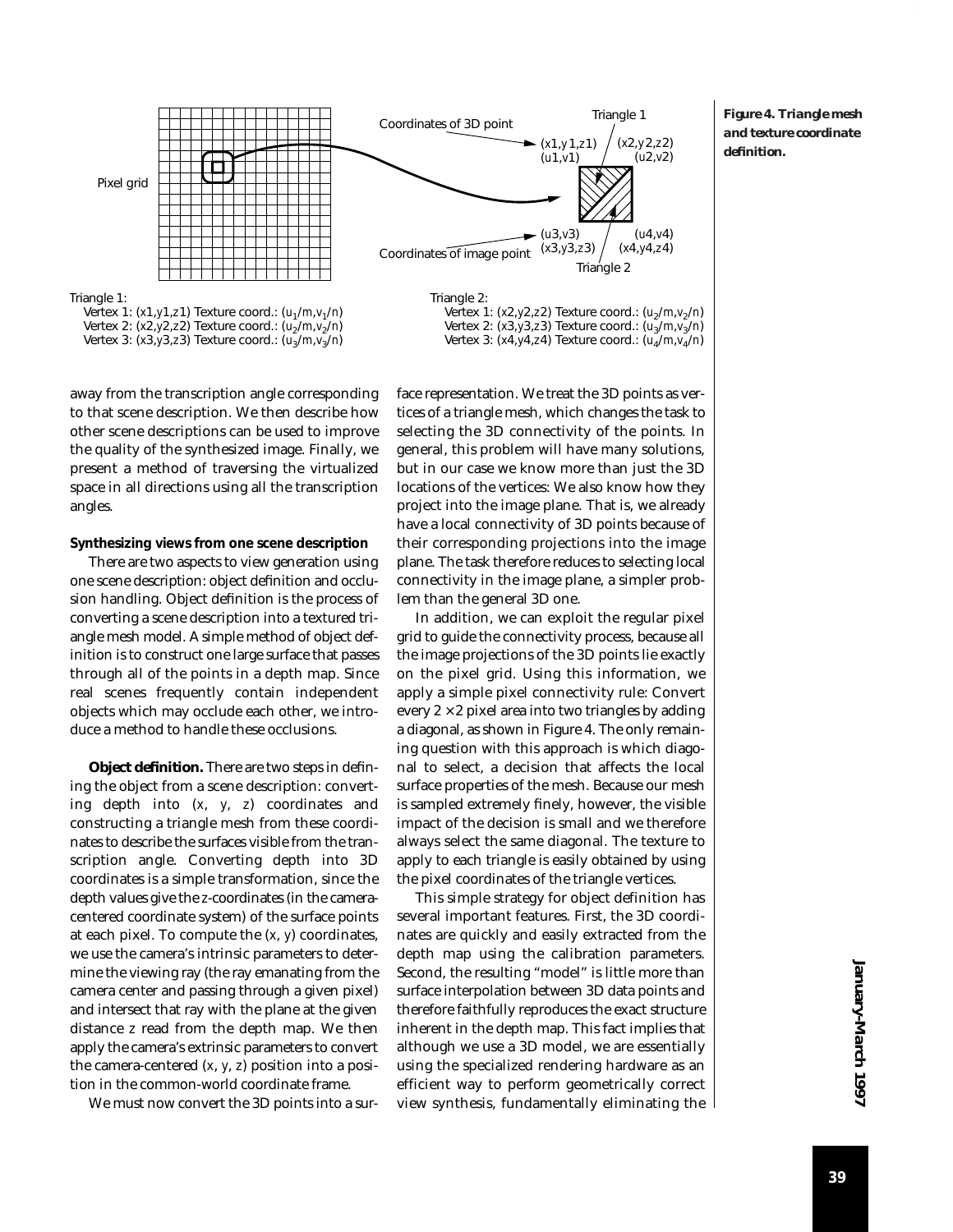





descriptions to construct each synthetic image. The *reference* scene description corresponds to the transcription angle "closest" to the desired synthetic viewpoint. The two scene descriptions used for hole filling are

*Figure 5. (a) Phantom surfaces at depth discontinuity. (b) Holes appear when phantom surfaces are removed. (c) Merged view using another scene description to fill holes.*

geometric distortions that may exist in purely correspondence-based view interpolation.3-5

The major drawback of this method is that it generates  $O(N^2)$  triangles for a depth map of size  $N \times N$ . The resulting object is simple and regular, though, making it suitable for efficient rendering on graphics workstations. In addition, the resulting mesh can be simplified easily by applying standard mesh decimation algorithms. According to our experiments, a reduction by a factor of 10 or 20 can be achieved without significant loss in quality.

**Occlusion handling.** A scene description encodes the 3D structure of the scene visible from the transcription angle. The object definition method just discussed implicitly assumes that only one continuous surface is visible from the transcription angle. If this assumption is violated, then the model will contain additional "phantom" surfaces that bridge depth discontinuities between real surfaces, as seen in Figure 5a. Even if the model is perfect everywhere else, the phantom surfaces cause the rendered view to become visually unrealistic as the viewing angle moves farther from the transcription angle.

We avoid phantom surfaces by eliminating triangles with large depth discontinuities along any edge. This results in "holes," as seen in Figure 5b. The holes correspond to areas not visible from the transcription angle. This behavior is desirable, since the scene description encodes information only about the visible 3D scene structure.

#### **Merging multiple scene descriptions**

Holes in the views synthesized using a single scene description correspond physically to the regions occluded from the transcription angle. In many cases, these regions are visible in the scene descriptions from other transcription angles. These scene descriptions can be used to fill the holes and therefore improve the visual realism of the synthetic views. Our rendering strategy uses two additional scene descriptions for this purpose. Our complete approach, then, uses three scene

called *supporting* scene descriptions.

We can develop a number of methods to "merge" multiple scene descriptions. For example, we could merge these different 3D views into a single 3D model. Because our goal is only to construct a synthetic image, we developed a simpler merging strategy that works only with renderings of the objects defined by the scene descriptions. This strategy requires only 2D merging, making it faster and simpler than 3D merging. We first synthesize the desired view using the reference scene description. To identify "hole" pixels, we render separately the triangles that were eliminated because of large depth variation. The synthetic view is then re-rendered using the supporting scene descriptions, with the rendering limited to the hole pixels.

For example, Figure 5c shows the results of filling the holes of Figure 5b using one supporting view. Notice that the background and the right shoulder of the person have been filled properly. The holes remaining in the image correspond to the portion of the scene occluded from both the reference and supporting transcription angles.

It is insightful to compare this algorithm to a simpler one that identifies hole pixels by finding pixels not touched after rendering the objects from the reference scene description. This strategy is appealing because of its simplicity and because the eliminated triangles do not need to be rendered.

However, under certain conditions this strategy avoids filling regions that are obviously incorrect. In Figure 5b, for example, the reference scene description did not see all of the person's right shoulder, so the synthesized view fills in this region with pixels from the background. Using this simpler merging strategy would not allow the supporting view to correct these pixels, resulting in the obvious error in the synthesized output.

**Selecting reference transcription angle.** Our view generation strategy exhibits a highly desirable property: The synthesized view is exact and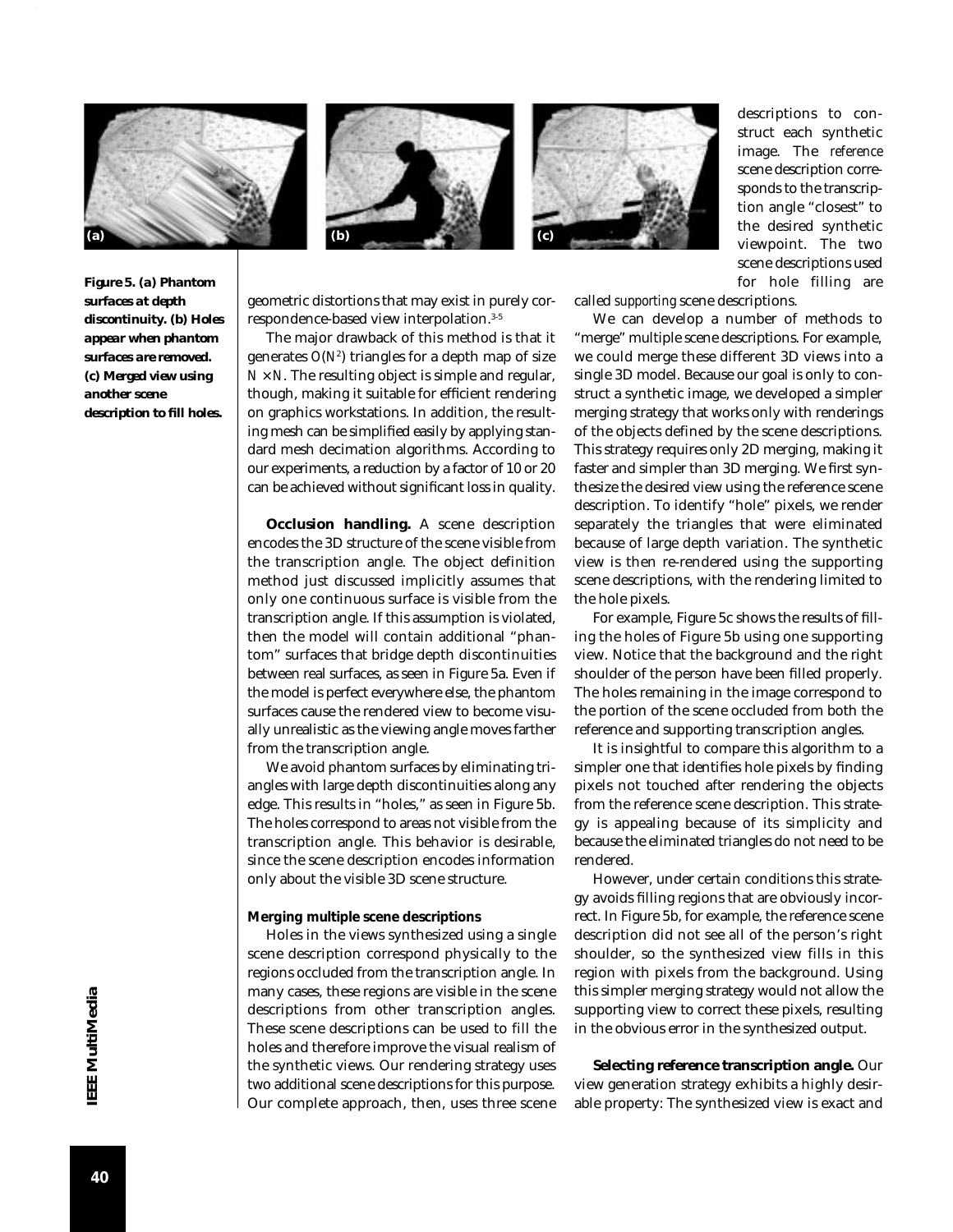hole-free when the desired view coincides with a transcription angle, even with arbitrary errors in calibration and depth estimation. In addition, for a general scene, the quality of the view synthesized from a single scene description deteriorates as the viewing angle moves away from its transcription angle. This can happen even with ideal models because of foreshortening.

Consider, for example, a scene containing a single receding plane as viewed from a transcription angle. Because of foreshortening, the image of the scene has less texture resolution for far parts of the plane than for near parts. Even if the structure of this scene is recovered perfectly, the texture provided by a single scene description will be forced to expand as the virtual camera moves to view the plane frontally.

These properties suggest that the transcription angles used to synthesize a virtual image should be as "close" as possible to the desired viewpoint. Despite its seeming simplicity, finding a good definition of "close" is, in general, a highly complex problem because of the possibility of occlusion. Intuitively, we would expect the usefulness of a transcription angle to increase as the virtual camera moves closer (in physical space) to it.

Because the transcription angle has a limited field of view, however, this intuitive metric is insufficient. Using direction of gaze alone also has clear problems. Potentially serious problems due to occlusion arise even if we combine these two metrics. For example, even if the virtual camera is close to a real transcription angle and oriented in the same direction, the desired viewpoint can lie beyond the visible surfaces in the scene description—that is, the desired viewpoint can lie in the region occluded from the transcription angle. As a result, this transcription angle would be a poor choice for synthesizing this image.

The metric we use to evaluate the "closeness" of a virtual viewpoint to a transcription angle is based on several assumptions about the distribution (3D placement) and orientation (field of view) of the transcription angles and about the general regions of interest in a typical scene. The viewing direction of the virtual camera is specified in terms of an eye point and a target point. The virtual camera is situated at the eye point and oriented so that its line of sight passes through the target point. We measure closeness as the angle between this line of sight and the line connecting



*Figure 6. Selecting the reference transcription angle.* θ*<sup>i</sup> is the angle between the virtual camera's line of sight and the line joining the target point with the position of the transcription angle TRi . We select the transcription angle TRi with the smallest angle* θ*<sup>i</sup> as the reference transcription angle.*



*Figure 7. Selection of supporting transcription angles. Given a reference transcription angle, we determine the supporting angles by first enumerating the neighboring angles (TRi ) of the reference and then forming the triangles containing the reference transcription angle and two of the neighbors. The triangle pierced by the line of sight of the virtual camera determines the supporting angles.*

the target point to the 3D position of the transcription angle, as shown in Figure 6. This measure works well when both the virtual viewpoint and all the transcription angles point at the same general region of space. In our system, the assumption about transcription angle is true by design, which tends to focus the user's attention on this same region.

**Selecting supporting transcription angles.** We use supporting angles to compensate for the occlusion in the reference description. The general problem of covering all occlusions with a few transcription angles relates to the convex covering problem and has no general solutions. That is, for any given configuration of transcription angles, it is possible to construct a scene in which certain surfaces are occluded from all the transcription angles. However, it is frequently possible to obtain adequate coverage of occluded regions by concentrating only on the neighbors of the reference transcription angle, especially when the transcription angles are densely distributed.

Consider the triangles formed by the locations of the reference transcription angle and all adjacent pairs of its neighbors, as in Figure 7. If the transcription angle has *n* neighbors, there are *n*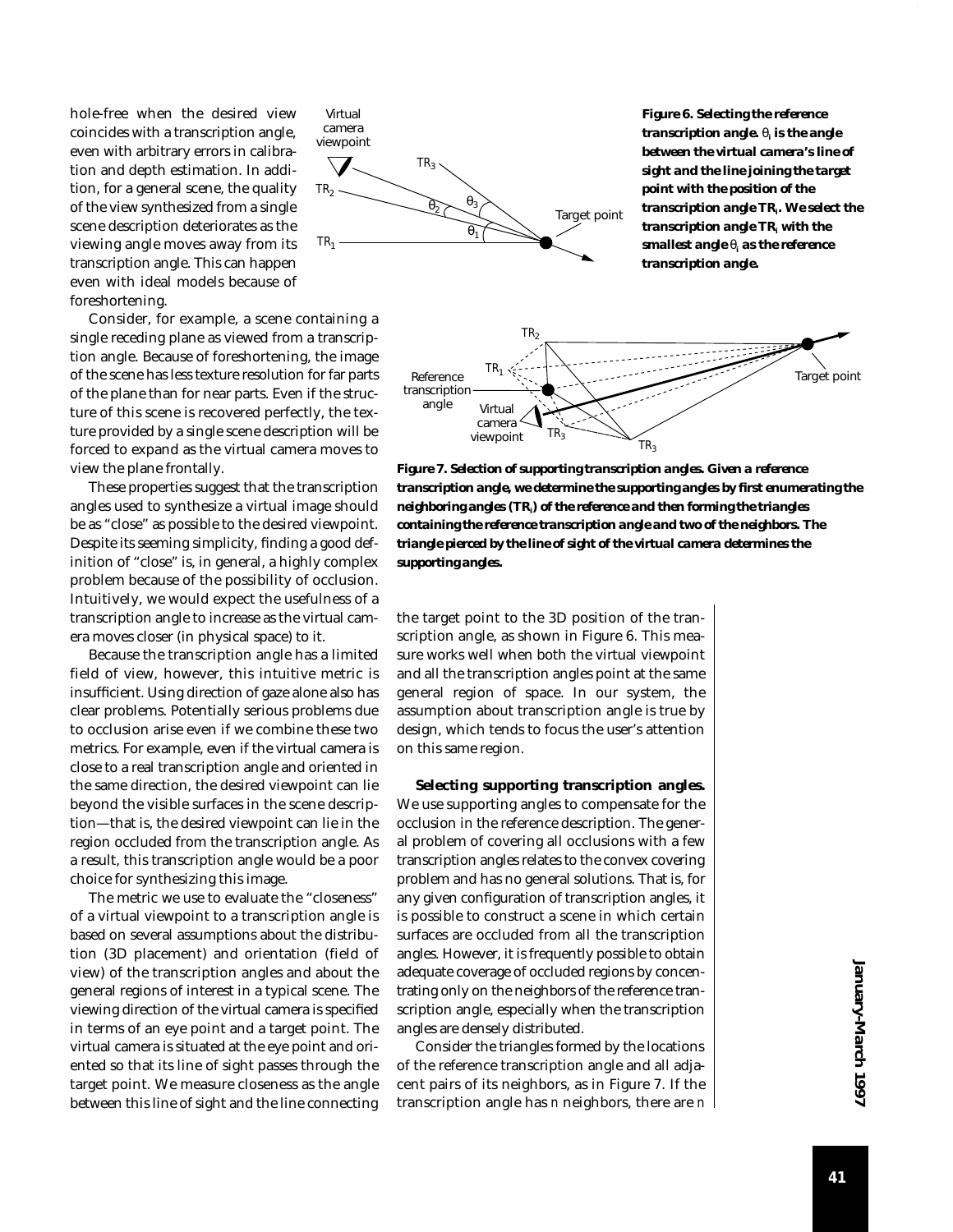

*Figure 8. A baseball bat swing from the baseball's point of view.*

> such triangles. We determine which of these triangles is pierced by the line of sight of the virtual camera. The non-reference transcription angles that form this triangle are selected as the supporting transcription angles. Using this approach, the reference and supporting views "surround" the desired viewpoint, essentially reducing the view synthesis process to interpolation of an intermediate viewpoint from three real views.

#### **Experimental results**

We now present a few examples using real data, including both static and dynamic scenes. While the earlier sections on computing scene descriptions and generating new views only discussed static scene analysis, the extension to dynamic scenes is straightforward. Recall that video is simply a sequence of images sampled and displayed fast enough to give the illusion of continuous motion. Exploiting the same phenomenon in our 3D environment, we apply static scene analysis at each sample of a 3D time-varying event to create the illusion not only of continuous scene

motion but also of a continuous user-controlled viewpoint. (Note that examples of this nature are best seen as a movie. You can find a few movies at the project's Web page, http://www.cs.cmu.edu/ Groups/VirtualizedR/.)

## **Ball's eye view**

Because the virtual camera can move through the virtualized environment without interfering with the scene, it is possible to maneuver the camera through paths that would be impossible in the real world. To demonstrate this capability, we reconstructed the flight of a virtual baseball thrown at and hit by a batter. The real images (the same images used throughout this paper to explain the various components of Virtualized Reality) come from a dynamic sequence of a person swinging a baseball bat.

We collected the image sequences using our initial hardware configuration of 10 cameras (recall that six camera views for one time instant appear in Figure 2). We distributed these 10 cameras into two clusters of five cameras and computed stereo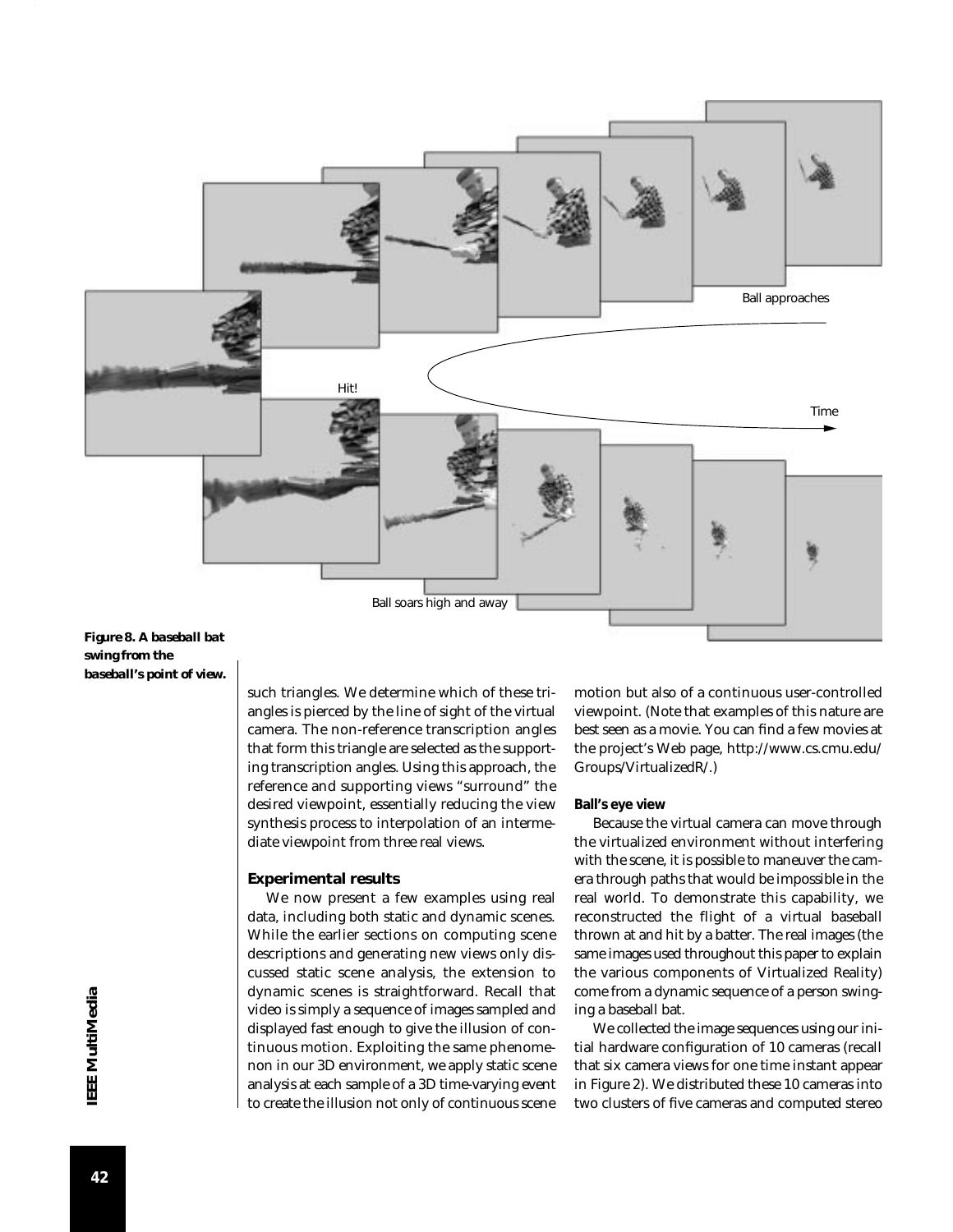

for a single camera in each cluster, resulting in only two transcription angles. The virtual images (in Figure 8) show the trajectory of a ball pitched to the batter, hit by the bat, and knocked high after being hit (in baseball terms, a popup). The transcription angles were about 2,750 mm and 3,000 mm away from the baseball bat at the point of the virtual camera's closest approach (the image labeled "Hit!" in Figure 8), while the virtual camera was approximately 250 to 300 mm away from the bat. As the images demonstrate, the synthetic output is qualitatively correct even for this large change in depth.

The distortions present in this example result from three sources. Fundamentally, the real images limit the texture resolution, so as the virtual camera moves into the scene, the texture mapping may zoom in beyond this available resolution. Second, scene structure is limited by the quality of camera calibration and correspondence estimation and by the available image resolution (which affects stereo). Therefore, the movement of the camera "deep" into the scene also highlights any inaccuracies in the computed scene structure. Finally, the system has only two transcription angles from which to work, and these viewpoints

are physically separated by almost two meters, representing a rotation of nearly 60 degrees around the person. Having only two views leaves more holes in the synthetic output, while wide separation of those views requires more accurate surface reconstruction to maintain consistency of structure between the transcription angles.

#### **Virtual camera versus real camera**

Virtualized Reality seeks only to provide "believable" views of a scene at times, which requires some internal consistency but not necessarily consistency with the real world. This example explores the more difficult case requiring faithful, accurate reconstruction. Here we compare the virtual view generated using Virtualized Reality with what a real camera placed at that location sees for three frames of a golf swing. The scene was again captured from two transcription angles (four cameras in a cluster), located at (821, –74, –2,502) and (–968, –35, –2,334) in the world coordinate frame (units are millimeters). The person was approximately 2,500 mm away from the transcription angles.

Figure 9 shows the virtual and real camera views located at (–228, –353, –2,580), near the middle of the two transcription angles. Figure 10 does the

*Figure 9. Comparing generated virtualcamera views with realcamera views, located near the middle of the two transcription angles. Views from a real camera (top row). Views generated for the same positions using Virtualized Reality (bottom row).*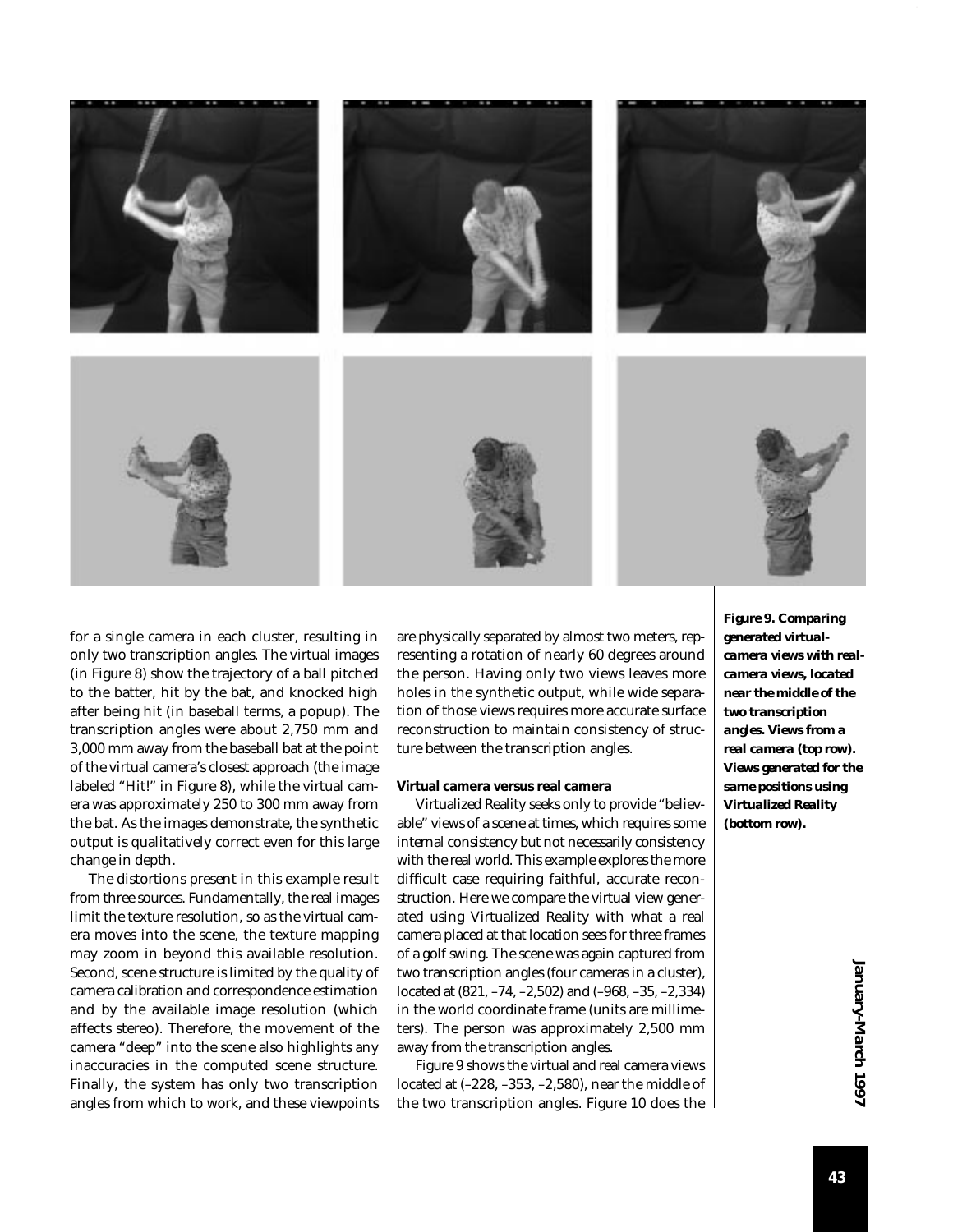*Figure 10. Comparing generated virtualcamera views with real-camera views, located far from the two transcription angles. Views from a real camera (top row). Views generated for the same positions using Virtualized Reality (bottom row).*





*Figure 11. Some views from a spiraling path in a static scene.*

same for the virtual and real camera position (181, –1,050, –1,500), significantly far from the transcription angles in *x*, *y*, and *z* directions. The gap at the back of the person's neck corresponds to the region occluded from both transcription angles. The virtual camera view is quite faithful to the real camera view, though the errors in recovering the structure show up more prominently when the virtual camera is far from the transcription angles. Note that this scene was processed using full-image frames, each of which contains two image fields taken at different times—clearly visible in the real images of the golf club, for example. Even without compensation for this effect, the recovered structure was sufficient to produce realistic output.

## **All-around view**

As noted, the two examples above used an early setup for studying Virtualized Reality that consisted of two transcription angles. We have subsequently expanded the setup to 51 transcription angles to virtualize the event from all directions. We expected the increase in the number of transcription angles to improve the overall synthetic image quality in three ways. First, with more than two views, we expected that hole filling would work better since we could

always select three transcription angles from which to render the scene. Second, the cameras were more closely spaced than before, reducing the space over which each transcription angle was required to assist with the rendering. Finally, because the cameras surrounded the scene, the viewer could move nearly anywhere in the scene and still see a reasonable reconstruction.

We demonstrate this updated system using a simple static scene of a person sitting on a table. Figure 11 shows a few views of this scene from a virtual camera winding through the dome. As expected, the number of unfilled pixels dropped significantly. Almost all of the remaining holes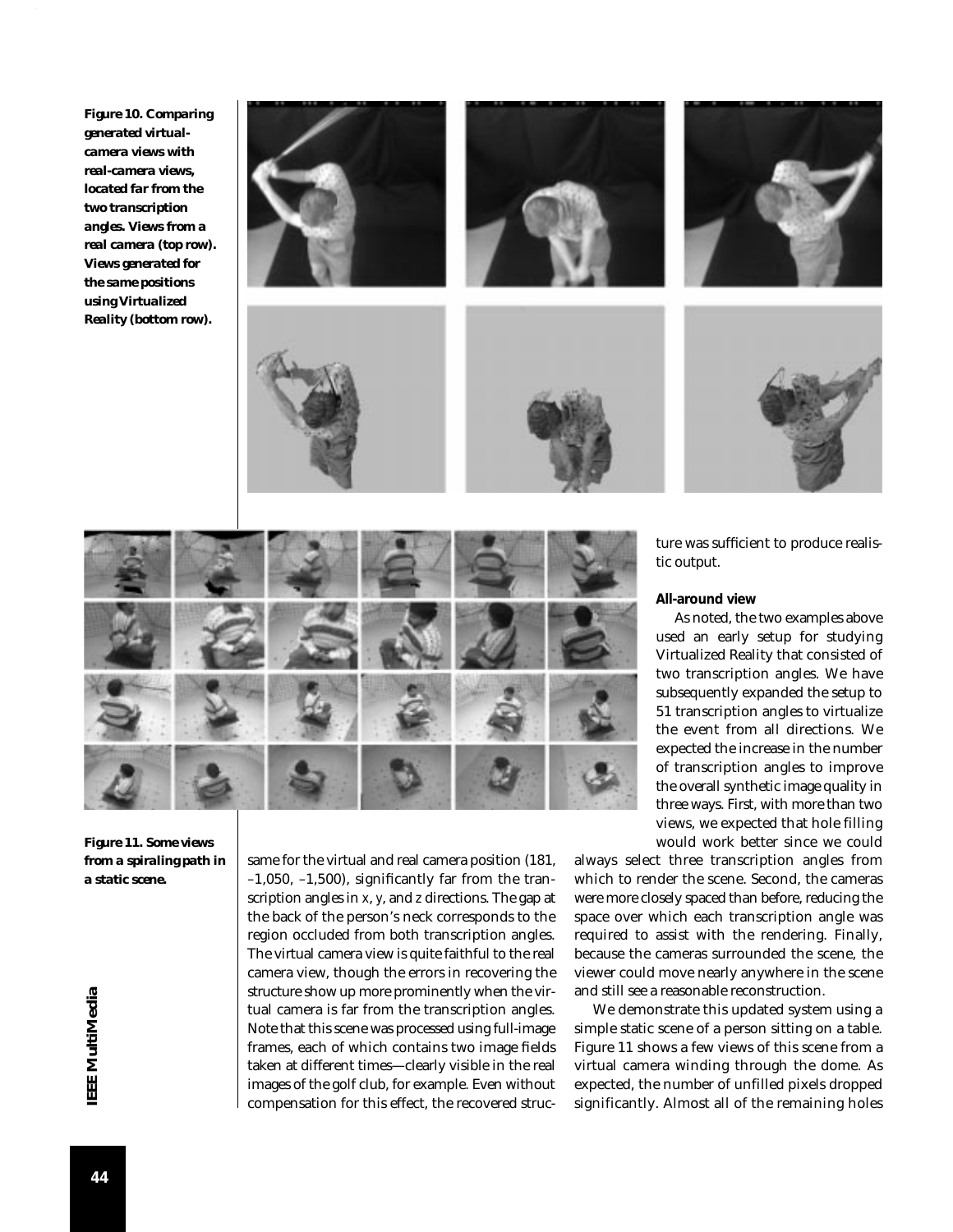





occur because the virtual camera has moved below all of the real transcription angles, which requires extrapolation rather than interpolation of the scene descriptions at the reference and supporting transcription angles.

Two significant errors are still detectable in the output, however. The first is a "ghosting" effect, something like a shadow around the person. This occurs in the holes present in the rendering of the reference scene description. It results from inconsistencies in the video gain and offset levels of each camera. If a "bright" camera is used as a supporting angle of a "dark" camera, then even correctly matched regions can exhibit significant differences in apparent brightness. This problem is compounded because the absolute intensity received from a real surface usually varies with the viewing angle, but our system does not currently model this effect.

The second error, not really discernible in a set of static renderings, is the inaccuracies in reproducing motion parallax. That is, as the virtual camera moves around a static scene, the viewer expects to see continuous motion in the virtual image sequence, but the actual virtual image motion exhibits occasional discontinuities. This "jerkiness" occurs when the reference transcription angle switches, which may reveal the inconsistencies between the structures recovered from the two angles.

**Combining virtual and virtualized environments**

Because a virtualized environment is a metric description of the world, we can introduce virtual objects into it. A virtual ball, for example, is introduced into a virtualized baseball scene as shown in Figure 12. Note that the rendering of the virtual object can be performed after the synthesis of the virtual camera image without the objects or concurrently with the virtual objects. We can use this approach to extend chromakeying, which uses a fixed background color to segment a region of interest from a real video stream and then insert it into another video stream. Because we have depth, we can perform *z*-keying, which combines the multiple streams based on depth rather than on color.17 In fact, we can even simulate shadows of the virtual object on the virtualized scene, and vice versa, further improving the output image realism.

## **Conclusions and future work**

Our examples prove that useful and interesting applications of Virtualized Reality are just around the corner. We intend to pursue such possibilities in the coming months. We also plan to integrate a stereoscopic display with head tracking to give viewers the feeling of true immersion in the scene.

An open issue concerns the combined effect of imperfect calibration, correspondence finding, and mesh generation. The experiments presented here reveal a clear need to improve the rendering system to be more resilient to these inaccuracies. This would affect the filling of holes and the motion parallax of the synthesized output—a dynamic property that has received almost no attention from the view synthesis community in the past. In addition, it is clear that systems with many cameras require synthesis algorithms capable of handling images of varying brightness to prevent "ghosts" in the holes present in the image synthesized from the reference transcription angle.

A research effort currently under way involves creating object-centered models of the scene by merging the scene descriptions. We use a voxelbased approach for the merging, with each scene description voting for the presence or absence of surfaces in the 3D world based on the depth map from that transcription angle. The contribution of each depth map is only one of many, providing a significant degree of robustness in the presence of noise in the depth maps. The final model is recovered by triangulating an isosurface extracted from the merged voxel space, providing an objectcentered model for the scene such as the one in *Figure 12. Introducing a virtual ball into a virtualized scene.*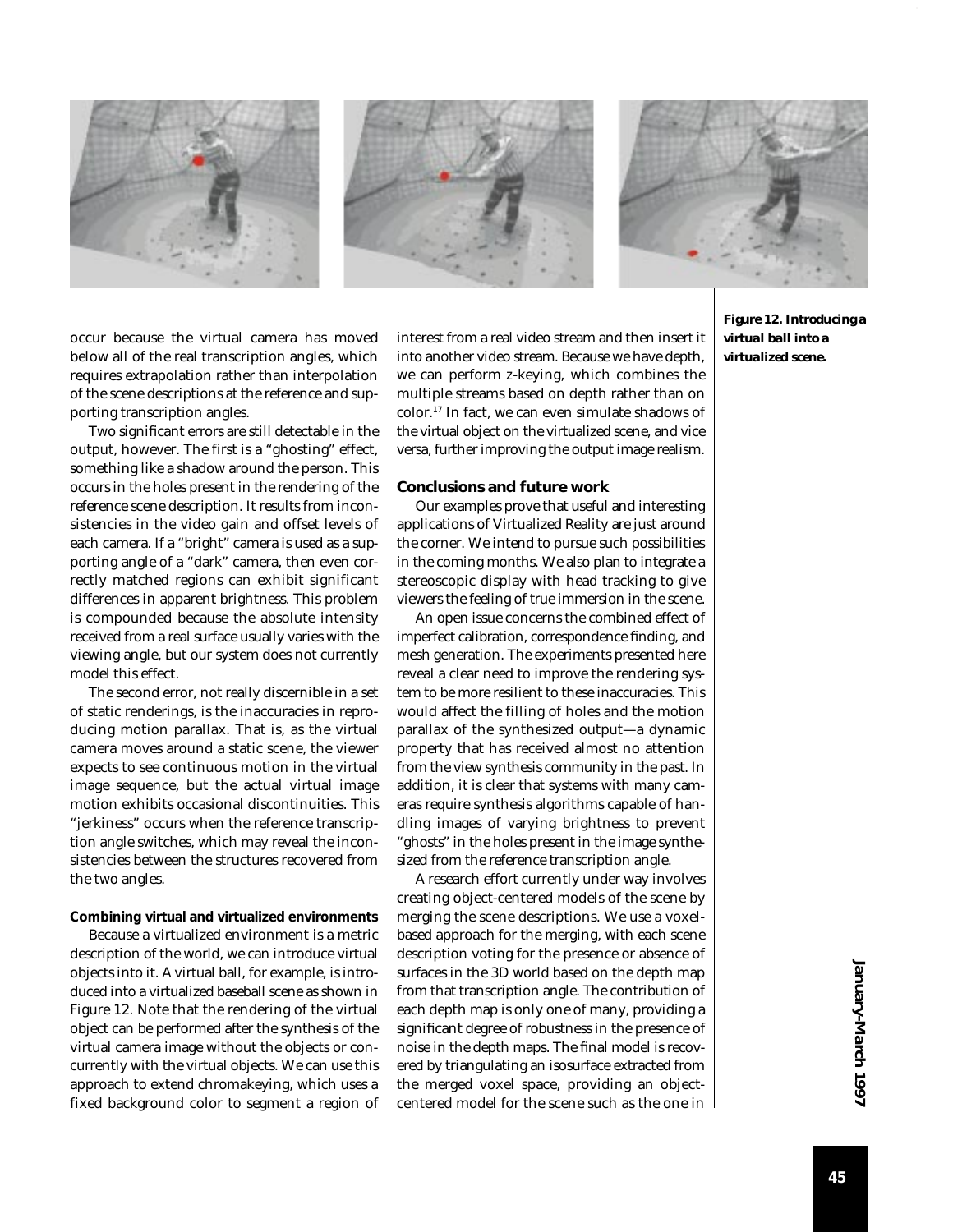*Figure 13. An objectcentered model (right) computed by merging 51 depth maps and shown aligned with an actual camera view (left).*



Figure 13. Using the recovered structure, it is also possible to accumulate texture from the 51 intensity images.

The virtualizing facility itself opens up possibilities for interesting research in other areas as well. For example, other view generation strategies, image-based rendering or view interpolation in particular, can be studied and compared with the depth map-based view generation. We could also extend the capabilities of Virtualized Reality to let the viewer interact with the virtualized world. For instance, modeling a scene as a collection of distinct objects lets the viewer manipulate the position and appearance of each independently. We intend to pursue these directions in the near future. **MM**

# **References**

- 1. M. Okutomi and T. Kanade, "A Multiple-Baseline Stereo," *IEEE Trans. on Pattern Analysis and Machine Intelligence*, Vol. 15, No. 4, 1993, pp. 353-363.
- 2. B.L. Tseng and D. Anastassiou, "Multiviewpoint Video Coding with MPEG-2 Compatibility," *IEEE Trans. Circuits and Systems for Video Technology*, Vol. 6, No. 4, Aug. 1996, pp. 414-419.
- 3. E. Chen and L. Williams, "View Interpolation for Image Synthesis," *Proc. Siggraph 93*, ACM Press, New York, 1993, pp. 279-288.
- 4. T. Werner, R.D. Hersch, and V. Hlavac, "Rendering Real-World Objects Using View Interpolation," *Proc. IEEE Int'l Conf. on Computer Vision*, IEEE CS Press, Los Alamitos, Calif., 1995, pp. 957-962.
- 5. S. M. Seitz and C.R. Dyer, "Physically Valid View Synthesis by Image Interpolation," *IEEE Workshop on the Representation of Visual Scenes*, IEEE CS Press, Los Alamitos, Calif., 1995, pp. 18-25.
- 6. S. Laveau and O. Faugeras, "3D Scene Representation as a Collection of Images," *Proc. 12th Int'l Conf. on Pattern Recognition*, IEEE CS Press, Los Alamitos, Calif., 1994, Vol. 1, pp. 689-691.



- 8. S.B. Kang and R. Szeliski, "3D Scene Data Recovery Using Omnidirectional Multibaseline Stereo," *Proc. IEEE Computer Vision and Pattern Recognition (CVPR 96)*, IEEE CS Press, Los Alamitos, Calif., 1996, pp. 364- 370. Also to appear in *Int'l J. of Computer Vision*, 1997.
- 9. R. Jain and K. Wakimoto, "Multiple Perspective Interactive Video," *Proc. IEEE Conf. on Multimedia Computing and Systems*, IEEE CS Press, Los Alamitos, Calif., 1995, pp. 202-211.
- 10.A. Katayama et al., "A Viewpoint Dependent Stereoscopic Display Using Interpolation of Multiviewpoint Images," *SPIE Proc. Vol. 2409: Stereoscopic Displays and Virtual Reality Systems II*, SPIE, Bellingham, Wash., 1995, pp. 11-20.
- 11.K. Satoh, I. Kitahara, and Y. Ohta, "3D Image Display with Motion Parallax by Camera Matrix Stereo," *Proc. IEEE Conf. on Multimedia Computing and Systems*, IEEE CS Press, Los Alamitos, Calif., 1996, pp. 349-357.
- 12.M. Levoy and P. Hanrahan, "Light Field Rendering," *Proc. Siggraph 96*, ACM Press, New York, 1996, pp. 31-42.
- 13.S.J. Gortler et al., "The Lumigraph," *Proc. Siggraph 96*, ACM Press, New York, 1996, pp. 43-54.
- 14.T. Kanade, P.J. Narayanan, and P.W. Rander, "Virtualized Reality: Concept and Early Results," *Proc. IEEE Workshop on the Representation of Visual Scenes*, IEEE CS Press, Los Alamitos, Calif., 1995, pp. 69-76.
- 15.P.J. Narayanan, P. Rander, and T. Kanade, *Synchronizing and Capturing Every Frame from Multiple Cameras*, Tech. Report CMU-RI-TR-95-25, Robotics Institute, Carnegie Mellon Univ., 1995.
- 16.R. Tsai, "A Versatile Camera Calibration Technique for High-Accuracy 3D Machine Vision Metrology Using Off-the-Shelf TV Cameras and Lenses," *IEEE J. Robotics and Automation*, Vol. RA-3, No. 4, Aug. 1987, pp. 323-344.